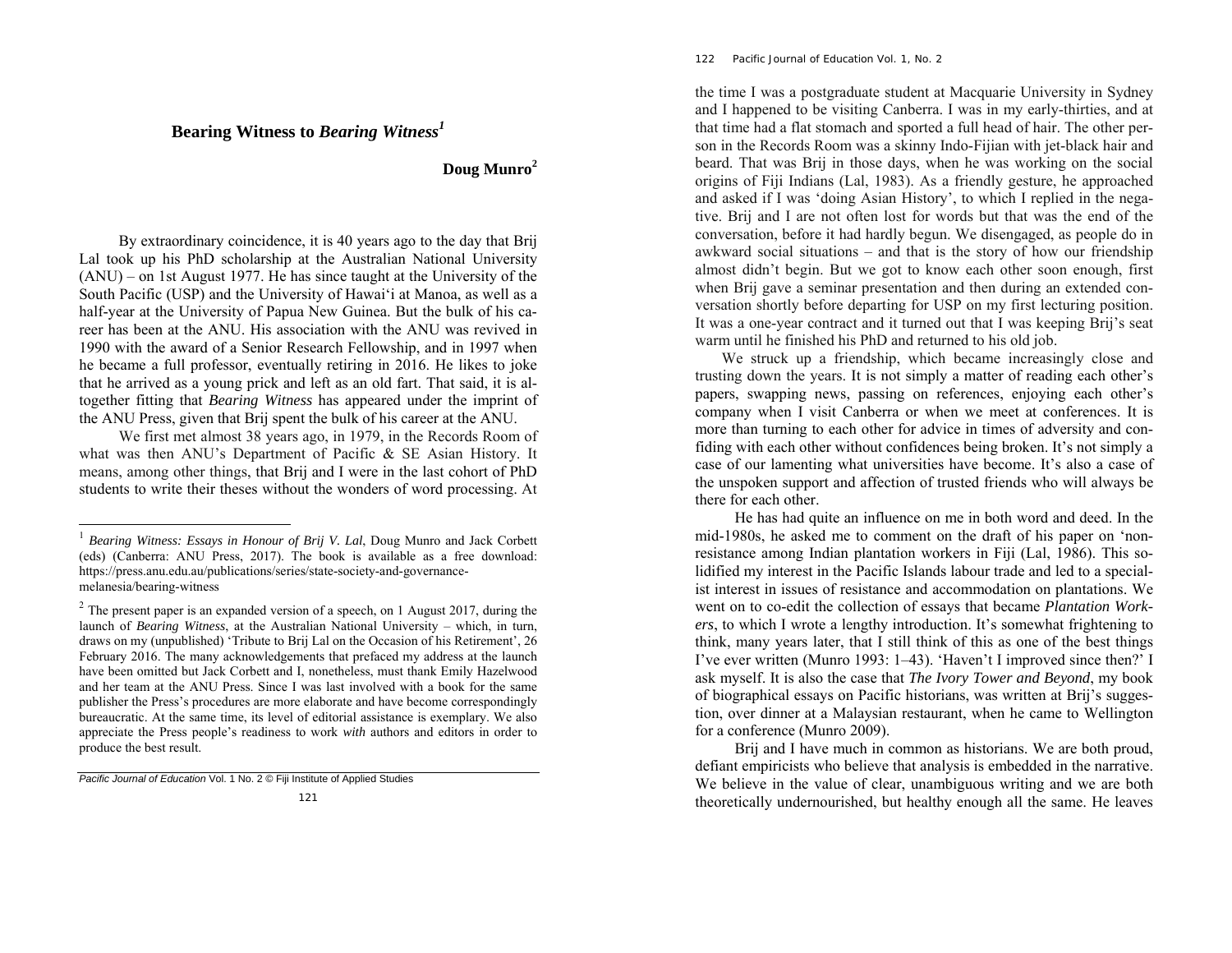that sort of navel-gazing to others. Garrett Mattingly's statement – that 'the historical profession, instead of growing steadily forward through experience and self-criticism to deeper understanding and sturdier, more penetrating vision, just swings aimlessly back and forth with the tides of fashion, much like the ladies' garment industry' – rings true to our ears (quoted in Kammen 1982: 13). But in other ways our paths have diverged. I started off as an historian of the Pacific Islands, and this was all I wanted to do for the rest of my life. Something happened along the way; the Pacific no longer holds the interest it once did and I have switched to what might be described as 'telling academic lives'. I now consider myself a biographer as much as an historian. Brij has been more singleminded. His research and writing has focussed overwhelming on Fiji, which includes a considerable corpus on the very recent past. By contrast, I am ensconced in the comparative safety of more distant decades. My only foray into writing history as it was unfolding was the co-authorship of a book on the collapse of the National Bank of Fiji (Grynberg, Munro and White 2002) – very much a one-off exercise.

Brij explains that he 'made a conscious decision from very early on to write about my own people and my own country. I did not want to be an intruder on someone else's past' (Lal 2011: 119). That said, it is too simple to think of Brij as a narrow specialist whose knowledge of the Pacific stops at Fiji. He is widely read and deeply informed on Pacific history generally, having been an editor, successively, of *The Contemporary Pacific* and the *Journal of Pacific History*, not to mention postgraduate supervision. One only has to read to his overview chapter in *Tides of History: The Pacific Islands in the Twentieth Century* to be convinced (Lal 1994: 435–61). In any case, his work on Fiji involves four disparate strands, which overlap and inform one another, and which, in fact, extend beyond Fiji. The range of his interests did pose challenges when Jack Corbett and I were planning the shape and content of *Bearing Witness* and in securing contributors to the volume.<sup>3</sup>

The first strand is his work on indentured Indo-Fijians. He is best known for *Girmitiyas: The Origins of the Fiji Indians* (Lal, 1983). A compression and revision of his PhD thesis, *Girmitiyas* is essentially a computer-analysis of the 60,945 labourers from Northwest India to Fiji

#### 124 *Pacific Journal of Education Vol. 1, No. 2*

between 1879 and 1916, dealing with such variables as caste, place of origin, age, family groupings and gender. He once described himself as 'the genealogist of the *girmitiyas*' (Lal, 2013: 298). As it happens, *Girmitiyas* is not the only such quantitatively-based study of labour flows in the Pacific – two PhD students were simultaneously crunching their numbers at the James Cook University of North Queensland (Moore 1985; Mercer 1995) and Dorothy Shineberg's later book on Pacific Island labourers in New Caledonia likewise has a solid quantitative underpinning (Shineberg 1995, 1999). *Girmitiyas* was immediately recognised as a major contribution to the study of Indian indentured servitude in its approach and content. The four contributors to the section on 'Indenture' in *Bearing Witness* acknowledge the impact of *Girmitiyas* on their work. It is amazing that a young man's book (and such a short book at that) continues, almost 35 years later, to exert such an influence.

The second strand in the corpus of writings flows from the first. Having traced the origins of the *girmitiyas*, he followed them to work site and, in the mid-eighties, wrote a trio of important articles on the plantation experience – on the incidence of suicide, the plight of women and the issue of 'non-resistance' (republished in Lal 2000: 167–238). Brij often uses the metaphors of travel – odyssey, journey, voyage, banishment, sojourn. Having traced the origins of Indo-Fijians and followed them to their place of employment, he continued his literary travels with a steady stream of reflections on the legacy of the indenture experience in both Fiji and the Caribbean.

A third string in Brij's bow is the political history of contemporary Fiji. He has written extensively on the subject, closely following developments. Much of it is informed commentary, or what might be described as 'instant history' – i.e. analyses written during or soon after the event. Brij has mounted spirited defences of such work, pointing out that proximity in time has its advantages (eg. Lal 2011: 39–57). It is accepted that most instant history, perforce, is written without recourse to archival sources. On the other hand, Brij's history of 20th century Fiji (*Broken Waves*) is unusual among general histories in being firmly based on primary documentation (Lal 1992). It is notable that all four contributors to *Bearing Witness* (in the section 'Fiji Politics') state their admiration of *Broken Waves*. Again, it is remarkable that a young man's book has had such an effect on seasoned scholars. Historical writing has an in-built obsolescence but Brij's works have an enduring quality, as instanced by the number of citations they receive in the latest book on contemporary Fiji (Robertson, 2017).

Brij's forays into contemporary history are informed by a liberal

<sup>&</sup>lt;sup>3</sup> There are opportunities lost with any edited collection. I greatly regret that John Weaver of McMaster University in Canada, who was asked to write a chapter on Brij's carefully-calibrated work on plantation suicides, declined through pressure of other commitments. Weaver and I have collaborated in the study of suicide in 20th century New Zealand (eg. Weaver and Munro 2013).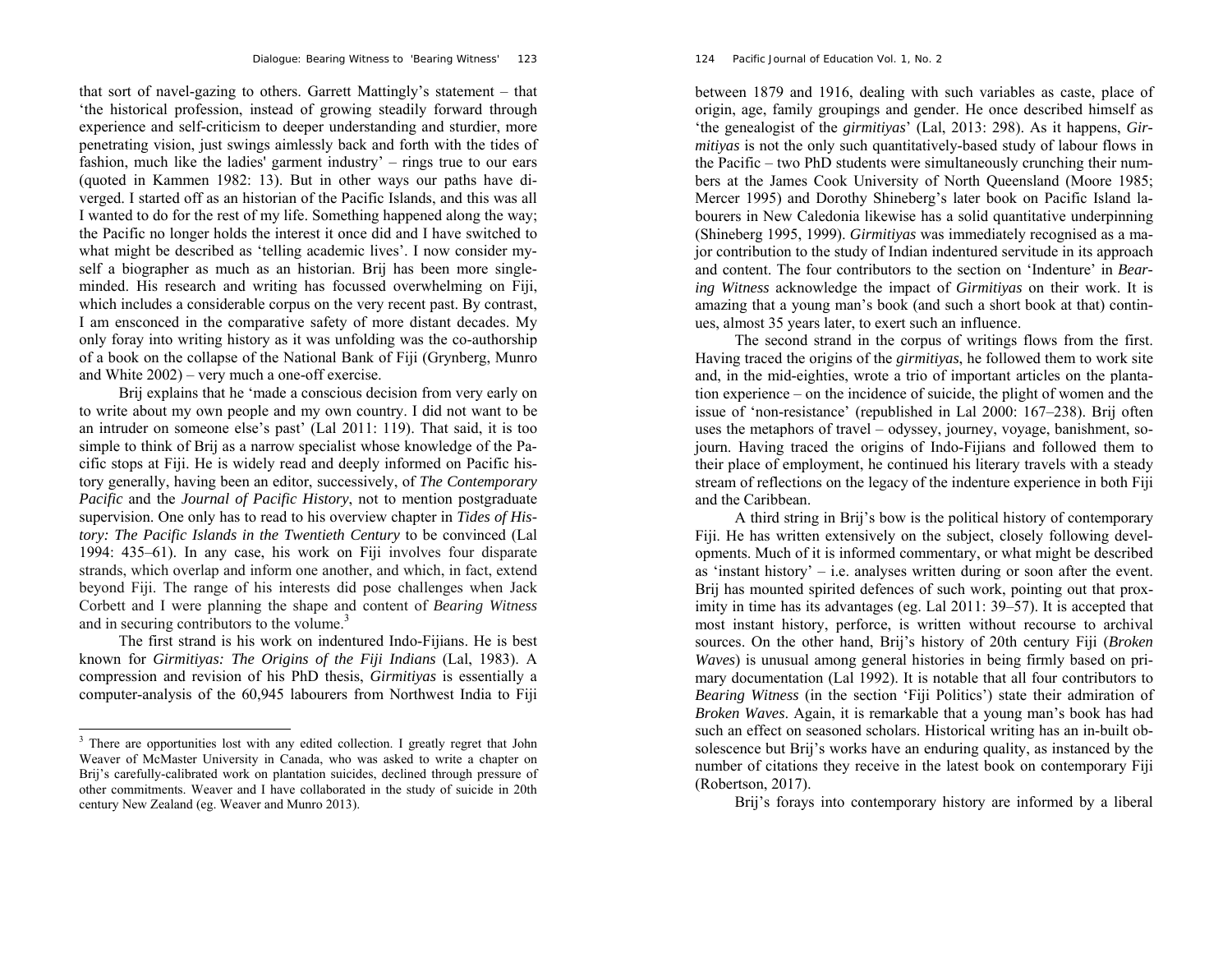126 *Pacific Journal of Education Vol. 1, No. 2* 

democratic outlook that deplores Fiji's coup culture and the direction of Fijian political life (Chen, 2017). In his view, silence is not an option (Lal 2011: 5, 138, 305). Brij is uncomfortable at being described a public intellectual, but that is what he is: he fulfils the minimal definition of having a recognised expertise (or 'cultural authority'), a constituency, and he uses various media outlets to get his message across (Collini 2006: 52).

Finally, there are Brij's forays into social history, which in his case involves writing in a more creative vein through the medium of semifiction (or 'faction'). It started with short stories about his home village and extended to urban Fiji. His depiction of rural life is devoid of nostalgia. Rather, he sets out to recapture a world that he is glad to have escaped, while the stories with an urban setting depict the hardships of daily life, the turmoil of personal relationships and the frequent enough injustices of social interactions. Just as, in the historical work, he followed the Indian labour diaspora beyond Fiji to the Caribbean, in his faction he follows Indo-Fijians to Australia, and a theme in these stories is the strains of adjusting to a new environment and the tensions and compromises involved of seeing one's offspring embrace the norms of Australian society in preference over their India heritage.

The constant running through all of Brij's writing is a sense of engagement with his roots, even if he has turned his back on village life. As he has often said, writing becomes pointless, at least for him, unless the heart and the head come together. My friend Allen Wells, who contributed to the *Plantation Workers* book, noted that writing from a personal connection 'makes it a labour of love'. Wells only had that feeling once, with a book (*Tropical Zion*) involving his father, a World War II Jewish refugee who found unlikely refuge in an agricultural settlement in the Dominican Republic (Wells 2009). Writing *Tropical Zion*, said Wells, 'was a wonderful experience' (e-mail, 15 July 2017). It was Wells's single such experience whereas Brij does it all the time.

The result is a prodigious published output – there are almost a dozen monographs; 31 edited collections, including major encyclopaedias; three volumes of faction, two volumes of his selected essays; and scores of journal articles and book chapters. It reminds me what was said about another historian, Asa Briggs: 'While less historians [like myself] fiddle over footnotes, Briggs dashes off reviews; while they ruminate of reviews, he completes articles; while they agonize over articles, he manufactures books; and while they bother over books, he produces multivolume works' (Cannadine 1991: 172). Such is the extent and variety of his output that I found it far more difficult to compile the bibliography of his writings for *Bearing Witness* than I did in writing my own chapter for the book.

The accomplishments, however, have been accompanied by costs. Speaking truth to power resulted in both Padma and himself being expelled from Fiji in 2009 (Lal, 2011: 303–06), the expulsions re-confirmed in 2015. The grounds for these decisions – that his and Padma's activities are 'prejudicial to the peace, defence, public safety, public order and security of Government of Fiji' – beggars credulity and confirms that politics without principles becomes an exercise in the pursuit of power for its own sake alone. His attitude remains one of unrepentant defiance:

We have done no wrong, we have broken no law, we are not criminals. All that I have done is stand up for the values of true representative democracy, processes of transparent governance, the rule of law and free, unfettered speech. They may ban me from Fiji, but they will not be able to ban my ideas nor steal my memory. "The music must play on; the lights must never go out". Fiji will always be in my heart wherever I live (*Fiji Times*, 13 August 2017).

There are also regrets about the direction that universities are heading and Brij has made no secret that he feels deeply about this; his misgivings were being expressed six years ago (Lal, 2011: 1–7, 127–38). Symptomatic of his concerns was the closure of the Records Room where we first met all those years ago. Its collections, which took years to build up, were dissipated by administrative fiat and the holdings scattered to the four winds. They were there one day and gone the next week by the stroke of a pen.

In short, the academic world he entered is not the one he left behind. Yesterday his valedictory lecture (which he calls his 'Extinguished Lecture') was published (Lal  $2017$ <sup>4</sup> and he reiterates his dismay that the 'sunny confidence we had in our ability to make a difference, to make the world a better place, our unshakable faith in the nobility of our profession and its place in the broader cultural life of the community, have been shaken by the incessant demands of modern academic life and its relentless culture of accountability and demand for "relevance"' (Lal 2017: 90). Shortly after his going into retirement, ANU's School of Culture, History and Language, where was had been based since the early 1990s, was 'restructured to the point of becoming unrecognisable'. Pacific Studies was

 $4$  By coincidence Brij's 'Extinguished Lecture', which was delivered at the ANU on 2 February 2017, was published on 31 July 2017, the day before the launch of *Bearing Witness*.